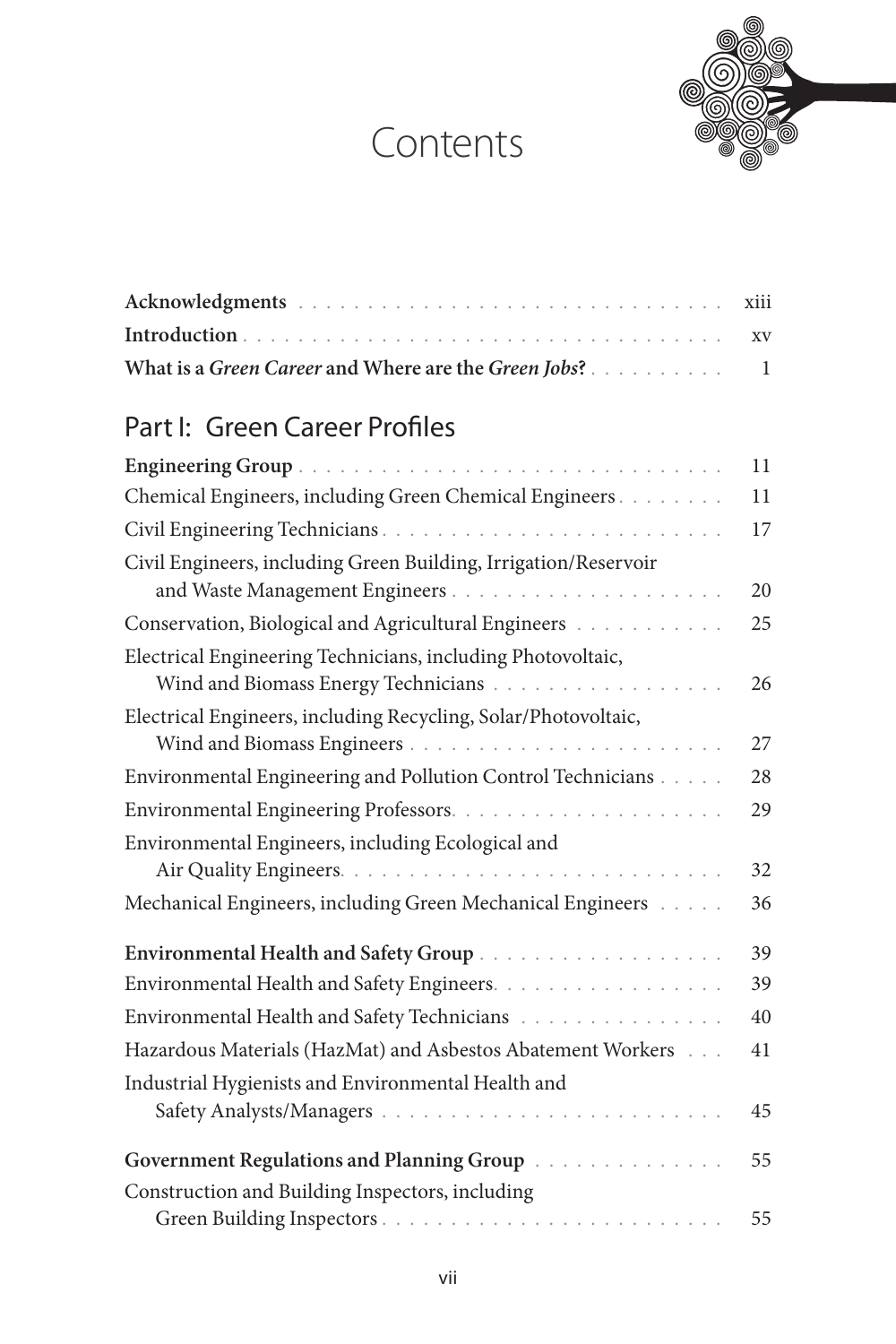| Environmental and Regulatory Compliance Inspectors                                                         | 60  |
|------------------------------------------------------------------------------------------------------------|-----|
| Urban and Regional Planners, including City/County,<br>Environmental/Land Use and Transportation Planners. | 64  |
| Urban and Regional Planning Aides, Assistants and Technicians                                              | 68  |
|                                                                                                            |     |
|                                                                                                            | 71  |
| Architects, including Green and Natural Building Architects.                                               | 71  |
| Green Building/Construction Trades Workers and Supervisors                                                 | 75  |
| Landscape Architects, including Habitat Restoration Specialists                                            | 84  |
| Landscaping and Groundskeeping Workers (Eco-friendly).                                                     | 91  |
|                                                                                                            | 93  |
| Accountants, including Environmental Accountants.                                                          | 93  |
| Financial Analysts, including Sustainability and                                                           | 95  |
|                                                                                                            | 97  |
| Marketing Managers, including Environmental                                                                |     |
|                                                                                                            | 130 |
| Refuse and Recyclable Material Collectors,                                                                 | 133 |
| Sales Representatives, including Renewable Energy                                                          |     |
| and Natural/Organic Products Sales Reps                                                                    | 135 |
|                                                                                                            | 143 |
| Travel Guides, including Ecotourism Guides and Operators                                                   | 157 |
| Green Education, Communication and Law Group [10]                                                          | 167 |
| Customer Service Representatives, including                                                                | 167 |
| Health Educators, including Environmental Health Educators                                                 | 168 |
| Health Specialties Instructors, including Environmental                                                    | 173 |
| Lawyers, including Environmental and Regulatory Attorneys                                                  | 174 |
| Public Relations Specialists, including                                                                    |     |
| Environmental/Sustainability Specialists                                                                   | 178 |
| Reporters and Correspondents, including Green Journalists                                                  | 182 |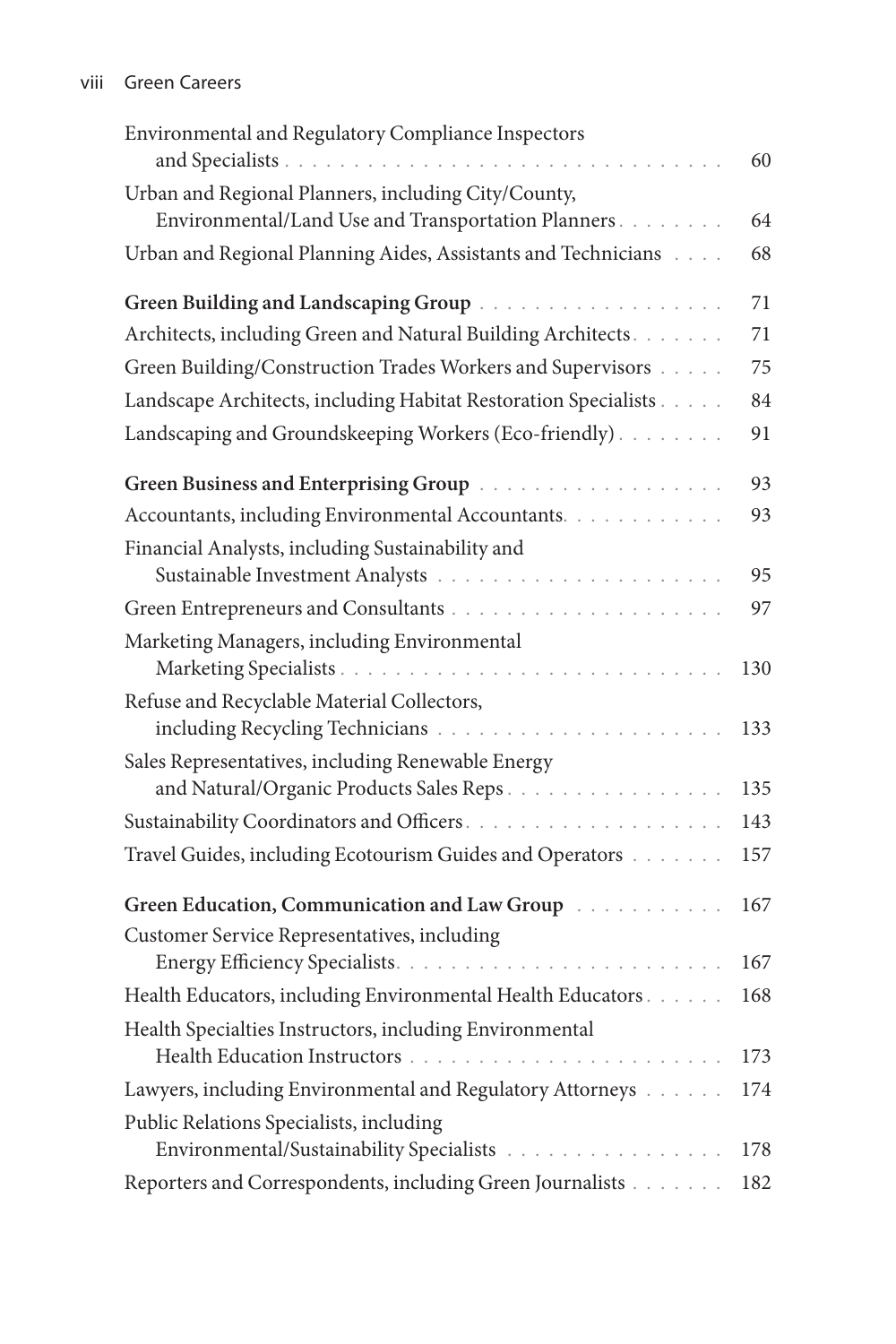| Natural and Land Resource Management Group                                                                   | 187 |
|--------------------------------------------------------------------------------------------------------------|-----|
| Fish and Game Wardens, including Wildlife Officers.                                                          | 187 |
|                                                                                                              | 191 |
| Range Managers, including Natural Resource Managers [19]                                                     | 198 |
|                                                                                                              | 201 |
| Atmospheric and Space Scientists, including Air Analysts,<br>Environmental Meteorologists and Climatologists | 202 |
| Biochemists and Biophysicists, including Toxicologists<br>and Ecotoxicologists                               | 208 |
| Biological Technicians, including Environmental and<br>Wildlife Technicians                                  | 212 |
| Chemical Technicians, including Environmental and<br>Green Chemical Technicians<br>and a series and a        | 213 |
| Chemists, including Environmental and Green Chemists                                                         | 215 |
|                                                                                                              | 219 |
| Environmental Science Technicians, including Lab Techs                                                       | 225 |
| Environmental Scientists, including Environmental                                                            | 226 |
| Epidemiologists, including Environmental Epidemiologists                                                     | 230 |
| Forest and Conservation Technicians, including Soil<br>Conservation and Biomass Technicians                  | 231 |
| Forest and Conservation Workers, including Conservation<br>and Reforestation Aides/Workers.                  | 232 |
| Foresters, including Environmental Protection Foresters<br>and Forest Pathologists                           | 233 |
| Geoscientists, including Environmental Geologists,<br>Hydrogeologists and Marine Geologists                  | 237 |
| Hydrologists, including Environmental Hydrologists                                                           | 241 |
| Microbiologists, including Environmental and                                                                 | 242 |
| Physicists, including Health and Atmospheric Physicists                                                      | 243 |
| Soil and Plant Scientists, including Agronomists                                                             | 246 |